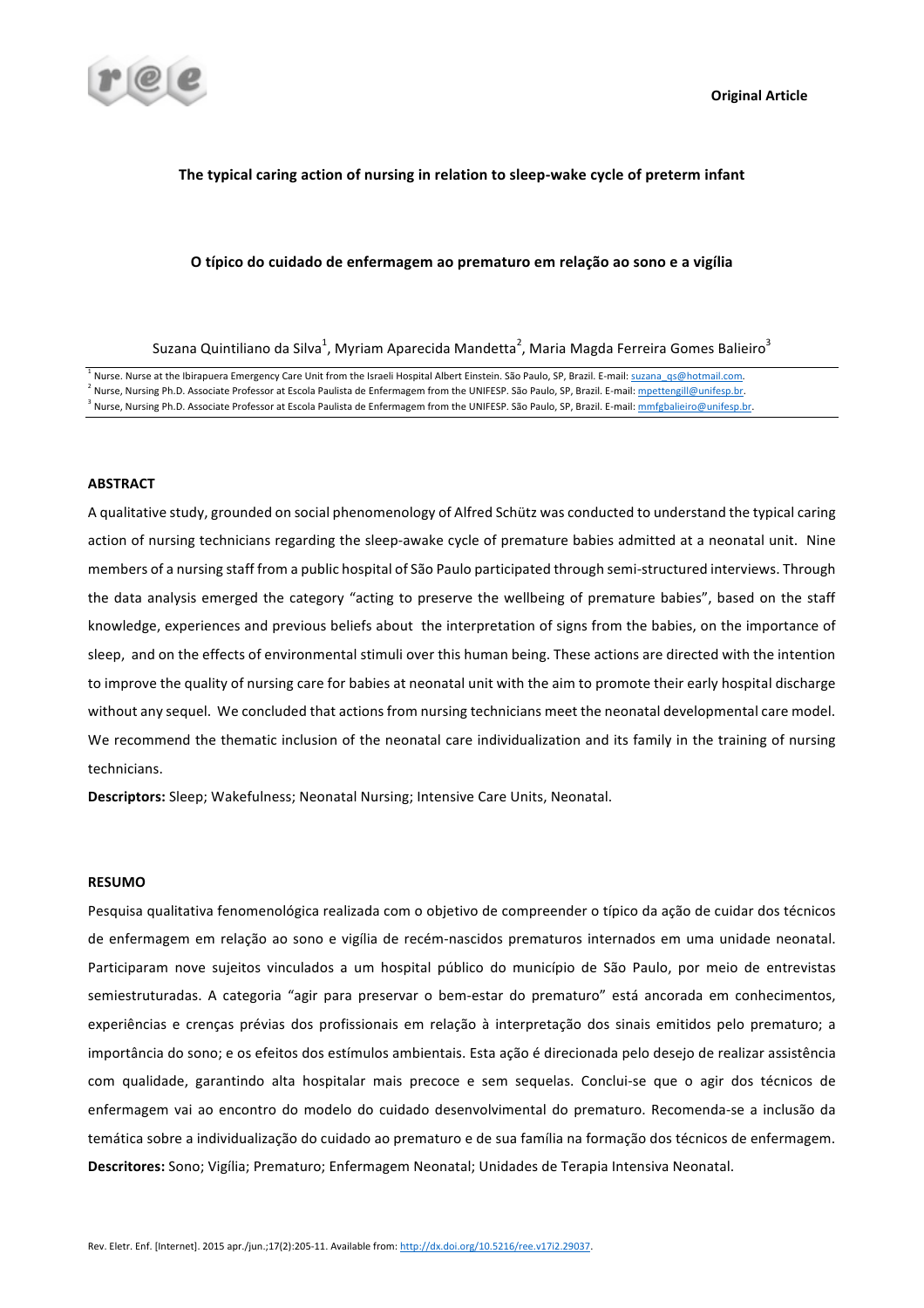# **INTRODUCTION**

The application of the developmental care model to assist preterm babies since their birth have been related to the impact in pain and stress reduction on their brain<sup>(1-1)</sup>  $7$ , better clinical stability favoring weight gain, promotion of better behavioral organization of the baby, with reduction in enteral feeding time and bleeding complications, besides the promotion of the adaptation of the family<sup>(8)</sup>.

This model of care preconizes the change in the care environment, implementation of measures to promote self-regulation, adequate handling and position of the newborn, cooperative planning of care, breastfeeding, sleep protection, skin-to-skin contact, parenting involvement in their child care and an individualized relationship with the newborn, therefore indicating respect towards this being $(3-5,8-11)$ .

A study of sleeping effects on the emotional and social development of the infant dentified that sleeping during the day can propitiate an opportunity to the preterm to "regroup" or "reorganize" himself, with effects on learning and cortisol regulation; besides the effects on the quality of parenting and the mother-baby  $bond^{(10,12)}$ 

In a systematic review<sup>(11)</sup> including 627 preterm babies, the authors did not find any evidence that developmental care increases newborns' clinical results and neurological development in short and long term. Yet, the authors referred that the central focus of this care model is the human interaction. Thus, developmental care is considered a standard of better practices for neonatal care in neonatal units<sup>(8)</sup>.

All nursing team professionals have the role to organize the environment in a neonatal unit, under guidance of a nurse, they should plan the assistance in an individualized manner, facilitating the interaction between parents and children because developmental care practice needs involvement of the healthcare team and parents to identify behavioral signals of the premature<sup>(8)</sup>.

In Brazil, considering nursing technicians as the largest number in the nursing team who execute care actions towards the preterm, questions raise about how those professionals incorporate developmental care premises in their practice and what mobilize them in this sense.

Thus, the comprehension of nursing technicians' practice is fundamental for the adoption of developmental care principles, seeking to characterize their care actions, the underlying reasons and what mobilize them to perform a practice contemplating care related to preterm' sleep-wake.

The aim of this study was to understand the typical caring action of nursing technicians in relation to sleepwake of preterm newborns admitted in a neonatal unit.

#### **METHOD**

Qualitative study, grounded on social phenomenology of Alfred Schütz, defined as "the study of the way people experience their daily lives and attribute *meaning to their activities"* <sup>(13)</sup>.

The study was conducted in a neonatal unit of a state hospital in São Paulo, composed by 12 beds distributed as medium risk I and II nurseries, semi-intensive care room and 10 beds for neonatal intensive care unit. The nursing team is composed by a supervisor nurse, an assistance nurse and nine nursing technicians in each work shift.

In the unit, there are protocols for the prevention of environmental noise and luminosity reduction. Daily, four resting moments are programmed denominated "quiet time", of one hour duration each, reduction of lights in the environment, cessation of neonate manipulation and lowering the professional's voice tone.

Nine nurse technicians attending the inclusion criteria participated in the study. The criteria were: to be a collaborator with the neonatal unit and to be involved in activities at the intermediate care room; and the exclusion criteria were: to be a collaborator on vacation or in leave of absence, and to be covering time off. The delimitation of sample size was defined during data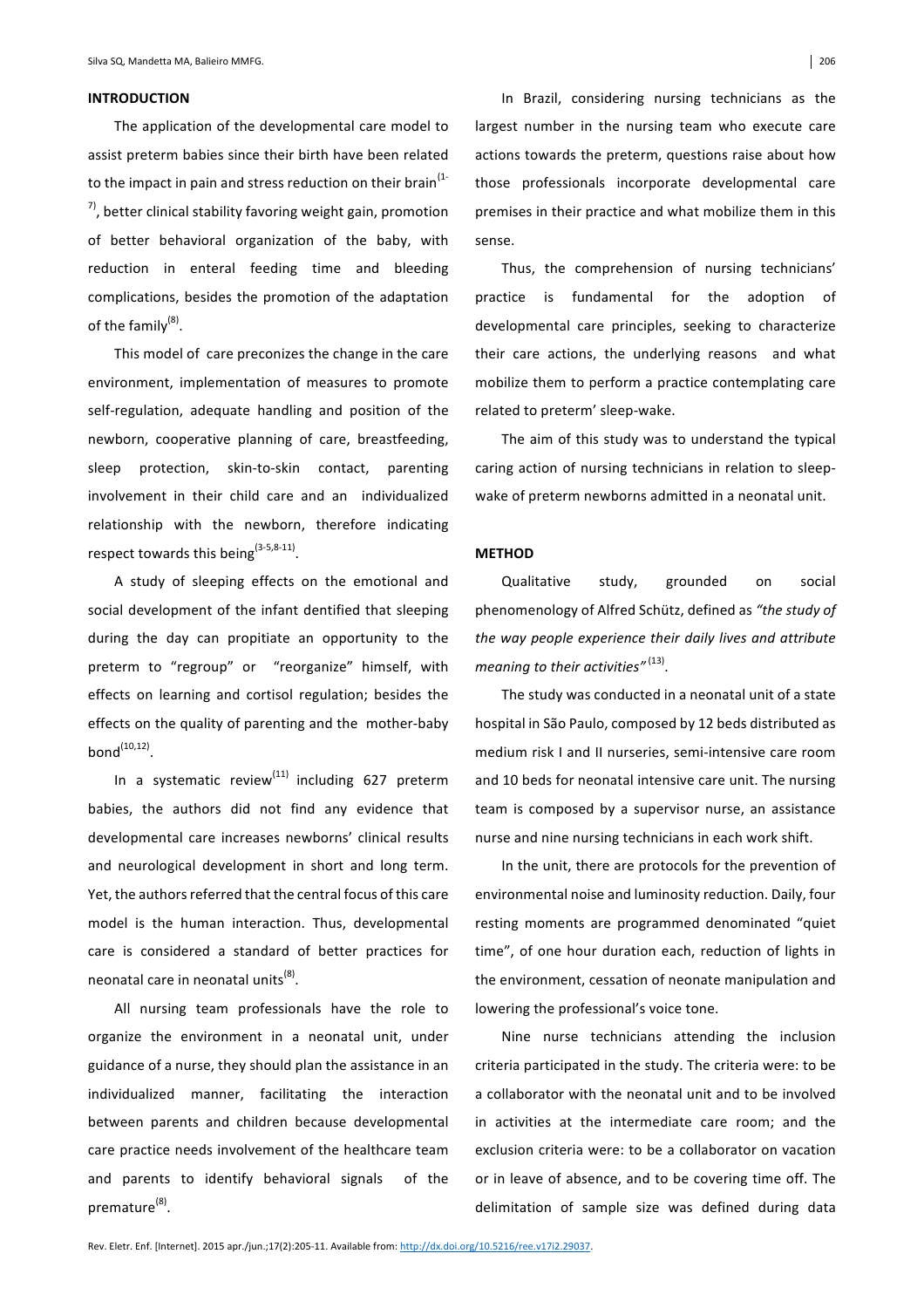collection based on speech convergence and on the phenomenon understanding.

Data collection was performed in 2010, through semistructured interviews, recorded and focused in the leading question: How is your care with premature neonatal regarding sleep-wake in the neonatal unit? What is your aim while performing such care?

For data analysis, steps recommended by researchers<sup>(14)</sup> of the phenomenology of Alfred Schütz were used aiming to attentively focus on what was presented in common, that is, seeking "reasons why" and "reasons for" revealed by their testimonies and identified in meaning units, that ended up forming concrete categories emerged from the experience, allowing a description of the nursing technicians experience at the end. 

The study development was in accordance to national and international research ethic norms involving human beings, and it was submitted to the Ethics in Research Committee of the researcher's institution and it was approved under the protocol number CEP 1745/09.

# **RESULTS**

The nursing technicians try to act to preserve the premature baby's wellbeing in the neonatal unit, through the execution of sleep-wake care, sustained by knowledge acquired (*reason why*) from physiological and behavioral neonatal responses, beliefs of the importance of sleep for the premature, from the effects of environmental stimuli and the routine established in the neonatal unit. Professional action is characterized by careful manipulation of the preterm; reduction of environmental stimuli in the neonatal unit; taking care of the preterm basic needs; communication with the preterm; organization of preterm promotion; sleep preservation and maintenance of preterm circadian rhythm. 

Professional motivations for preterm care have as expectations (reasons for), to provide quality nursing assistance for this client, aiming to decrease the

admission time and to propitiate hospital discharge with no sequels.

#### **Reasons why**

In this study, the reasons for acting of nursing technicians are based on theoretical knowledge and in personal and professional experiences regarding the importance of sleep for the preterm.

Professionals recognize that sleep promotes growth and development; restitution of the energy; tranquility; stress reduction; health recovery and a stable clinical scenario for the preterm. They still refer that preserving the preterm sleep is a care that organizes them, because they become more tranquil, protected, with their vital functions stable and daily weight gain. Sleep is fundamental, for stabilizing, as well as gaining weight *(E8).*

Nursing technicians use the interpretation of preterm behavioral answers from environmental stimuli, touch and manipulation as a way to recognize their condition. Decoding of signs emitted by the baby has the intention to propitiate a better neonatal organization and a sleep period that favors their clinical stability.

*In the manipulation, just from opening the incubator and touching* (baby), some even push the hand, they push our *hand, they want to say that we are bothering. When you* put them in a position that they like, ventral position, for *example, they like it a lot and stay quiet, they relax and* sleep, you see their features very relaxed (E2).

Another aspect that sustains the professional's action is the knowledge of environmental stimuli effect (sound, light and frequent manipulation) on the child's sleep. For the professionals, the neonatal unit is an environment that needs to keep a higher control routine regarding the newborn' clinical conditions, imposing the presence of many monitoring equipment and higher number of health professionals, which makes difficult to recognize behavioral and physiological clues emitted by the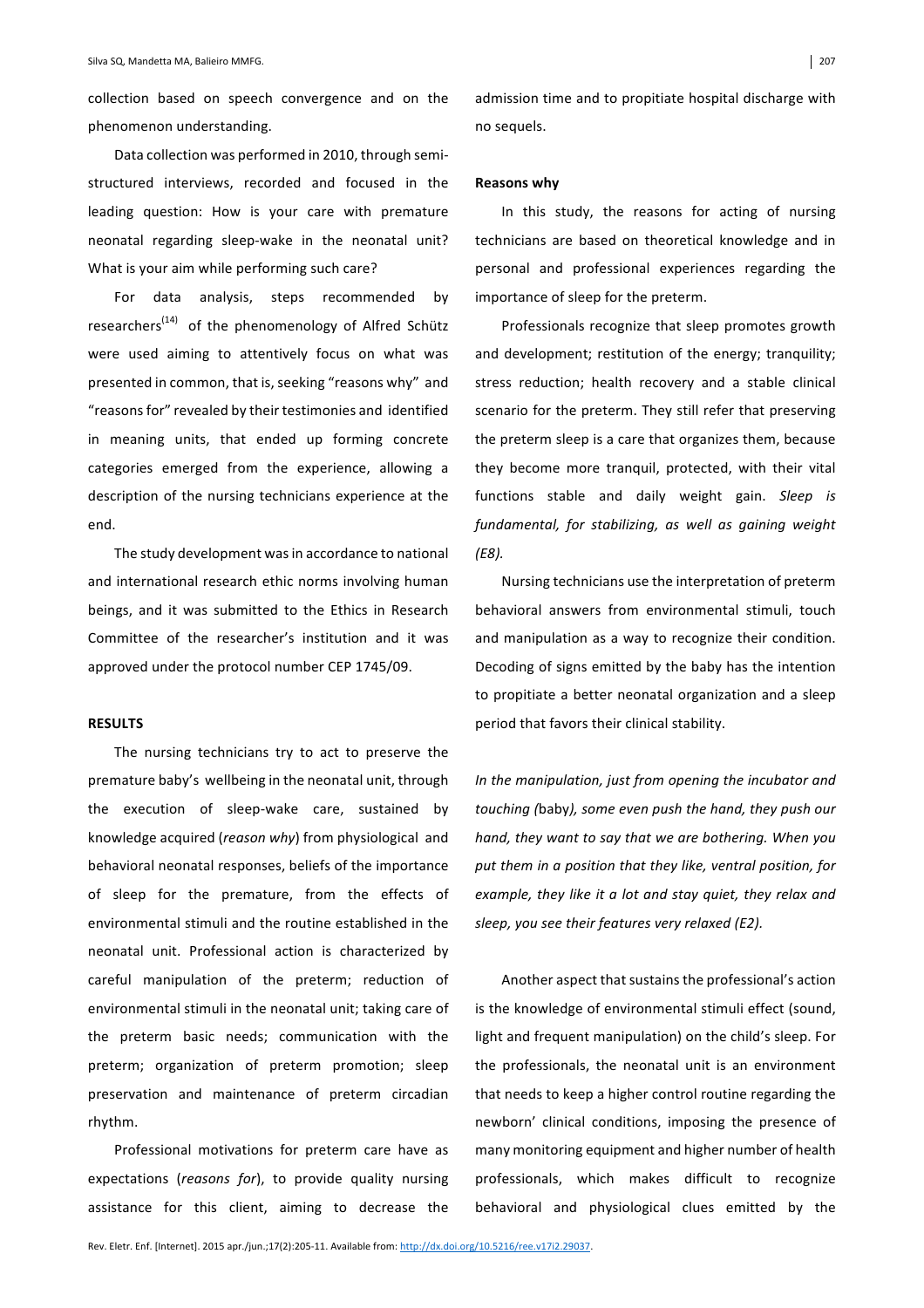newborn. The child's instability leads to manipulations which, when associated with a noisy environment, determines a short period of sleep. Excess of the preterm manipulation, sound of alarms and the professionals' voices makes a regular or quiet sleep difficult.

The knowledge of these aspects and the behavioral answers from the children to these stimuli are the reasons that lead nursing professionals to elect their interventions regarding sleep and vigil.

There is such a big movement inside the ICU as well as in *the nursery, and the voice, the equipments, alarms [...] It is* something that unfortunately we don't have much success here inside the nursery, no... (E8).

These actions are characterized by minimal and careful manipulation, reduction of environmental stimuli, taking care of the preterm' basic needs, communication, promotion of the preterm organization, preservation of sleep and maintenance of a rhythm.

Minimal manipulation was revealed as the concentration of activities of the unit's health team, so the care provided to the preterm is centralized, performing many actions at the same time and less frequently. 

We avoid to the maximum to manipulate the babies, *because all that we need to do we try to do all at once, to control the vital signals, if there is scheduled medication* we do that, because the least we manipulate the baby, the *better it is for him, for the nap time, because he ends up resting better…(E6).*

Another way of acting is making a gradual approach of the infant, characterized by the waking up the baby before the procedures, in a cautious and slow manner, avoiding scaring and stressing him.

The care of the baby's basic needs is present in the nursing technicians' speeches, as a determinant factor for the preterm to have a tranquil and long lasting sleep in the neonatal unit. Professionals try to keep the comfort through constant change of positions, heating, providing a calm environment and organization of the baby through the use of rolls and cushions. When those needs are taken into account, the team perceive that the neonatal sleeps peacefully and only wakes up to eat or in the presence of pain. 

The communication with the preterm is understood as an approach that respects their readiness for interaction with the other. Strategies described for communication are: to speak with the neonatal before and during the procedures and manipulations, explaining what is being done by the professional as a way to avoid rejection behaviors. Nursing technicians recognize stress or removal signals emitted by the preterm, and promote their organization, through contingency strategies or by reduction of manipulation.

Professionals perceive that when performing an invasive procedure without assessment of the child's readiness, it generates the intensification of crying, irritation and stress. Thus, they believe that when they reduce touch to the minimal possible and when they preserve the neonatal sleep schedule, they promote their rest and make them become more organized.

Another category that points out the social action of this group to promote wellbeing is the maintenance of a rhythm for the preterm, defined as the determination of time schedules to perform care so that preterm adapts to routines in the neonatal unit.

#### **Reasons for**

In this study, the reasons for, is promotion of quality nursing assistance, as early hospital discharge for the newborn with no consequences.

In the nursing technician's speech, the search to propitiate an effective care with quality to the preterm is evident, bringing tranquility and treating him in an affectionate and empathetic way.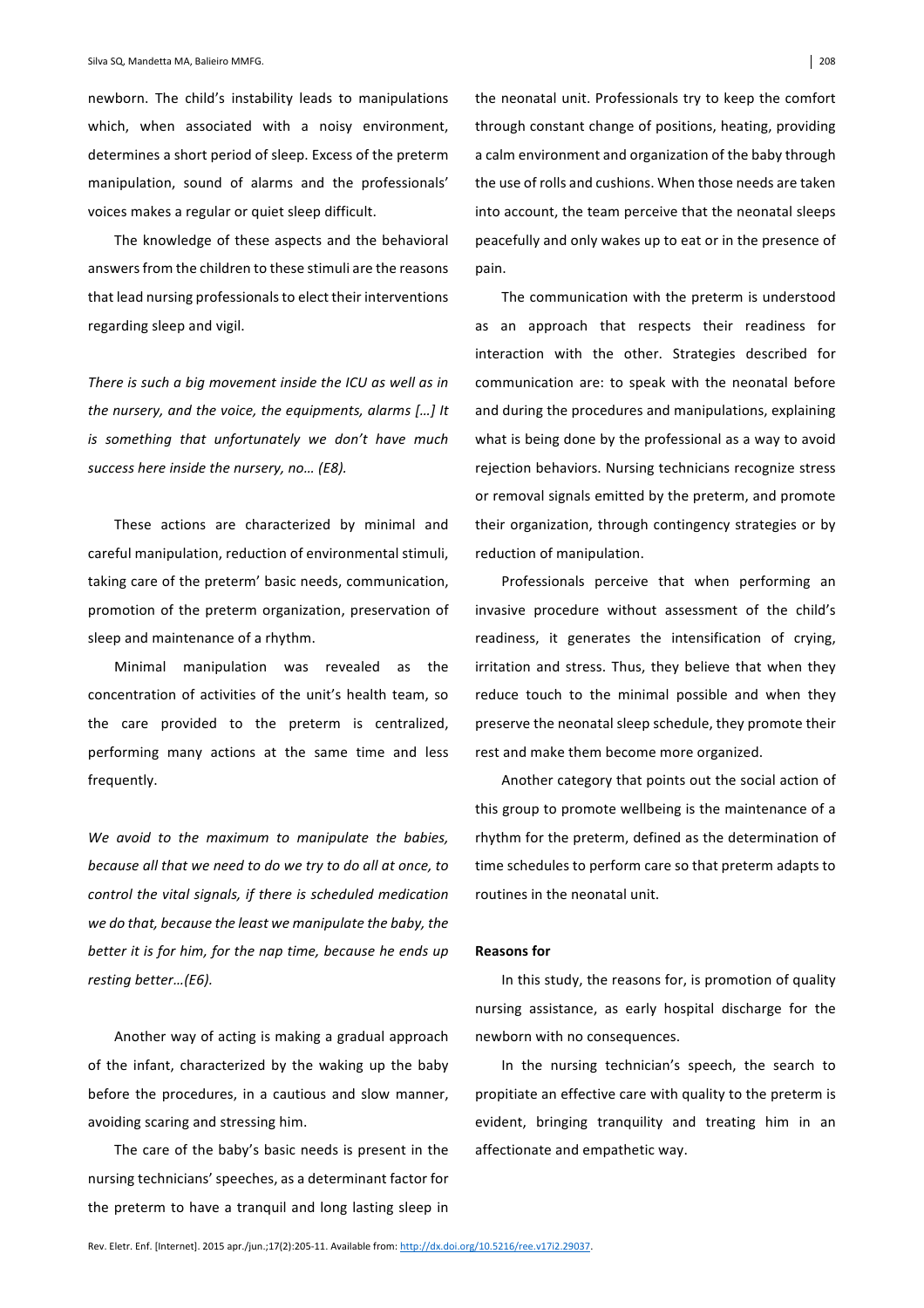Professionals have the frequent need to improve their knowledge, therefore keeping the quality of newborn care and thus promoting a safe care.

*I think that always have to keep improving more,*  searching for more to give the baby more comfort and *protection possible. (E4).* 

When perceiving that assistance is being beneficial to the newborn, bringing them health recovery, professionals feel satisfied and accomplished. Gratitude is intensified when they evaluate the growth of the baby at the follow up agenda.

*Because is rewarding you finding a mom, that came for a consultation and see that the baby is well, big, you know that you gave your best and that this had an effect (E9).* 

Nursing technicians refer that they take care of the preterm with love, so he can gain weight faster and be discharged from the hospital in good conditions without any future dependence.

# **DISCUSSION**

Social action is "a conduct between two or more *people, projected by the actor in a conscious way"*; which is intentional and have a subjective meaning which direct the actor, who can be oriented to the past, present and future $(13)$ .

In this study, social action from the nursing team is the preservation of the preterm wellbeing. This action is influenced by their knowledge and past experiences, and it is directed to the reduction of the effect of neonatal unit in the health condition of the preterm. Many actions unveiled in the professional's speeches are based on developmental care presumption.

This care model refers to philosophical combinations and intervention techniques focused on the child as the central figure in the neonatal unit, promoting comfort, growth and development, always respecting their individualities<sup>(15)</sup>.

However, it is still observed in those professionals' speech that besides worries with the preterm individuality, it is not always possible to guarantee it, once the goal of their actions is the maintenance of a rhythm for the preterm. So that, to undertake a routine with rigid time schedule for eating, sleeping, hygiene and change of diapers makes difficult the face-to-face relationship, as preconized by the developmental care model.

Schütz refers "my peer is always someone in particular, not any other, but somebody that for me have a name and particularities" $(13)$ . In this study, nursing technician's speech reveals compromise with face-to-face care, with respect and decoding signals emitted by the preterm. When they interact by face-to-face relationship, as a mode to became closer and interact with the preterm, they are capable of interpreting behavioral states of the newborn before, during and after manipulation and identify signals of non-adaptation to the extra uterine environment. The authors refer this individualized care as an intervention performed on an adequate moment and in a way to respect neonatal readiness $^{(15)}$ .

The humanization of neonatal care does not only consists of caring for the premature, but it is also of great importance to include the family in the baby's care, aimed to facilitate early bond and attachment, preparing the parents for newborn home care after discharge. However, in this study, the family is still not considered by nursing technicians as support to preserve preterm wellbeing regarding sleep-awake.

The insertion of parents in newborn care is part of developmental care strategies, because it favors the child's neurological development and facilitate affective bond between them, and it also serve as learning to parents, to care for their child at home, providing more safety for them<sup>(16)</sup>.

In this study, professionals pointed out minimal and careful manipulation, with decrease of environmental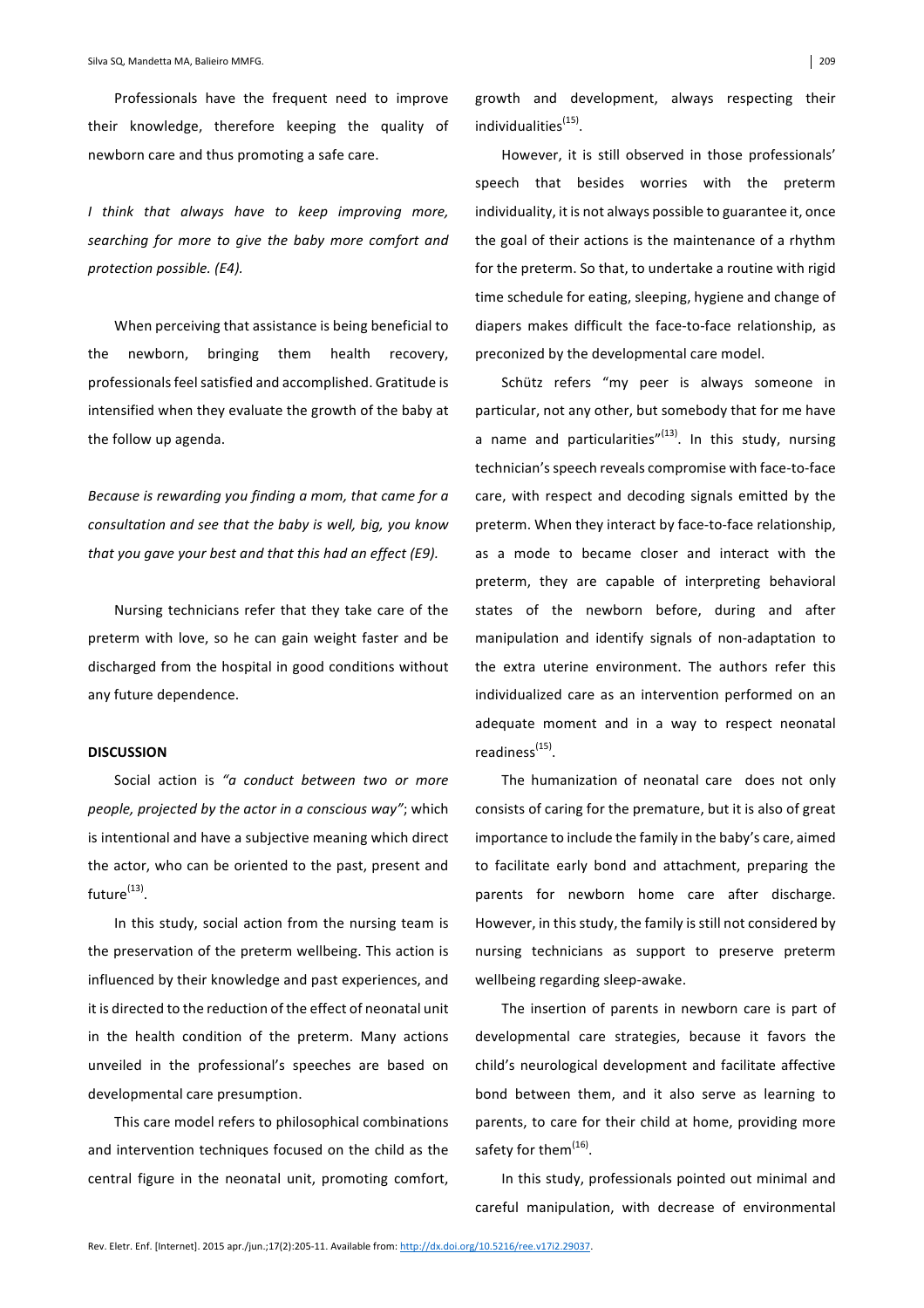stimuli as noise and luminosity as important factors to reduce discomfort provoked to the newborn in neonatal unit and promotion of a longer period of sleep. Another aspect revealed was professionals' communication with the newborn before and during manipulations, to keep them organized.

Although the developmental care benefits demonstrated in many studies<sup>(1,3-4,7-8,17)</sup>, a recently published systematic review about this theme $^{(11)}$  affirms that this practice does not bring evidence regarding neuro-developmental results improvement in short and long term. This aspect needs clinical studies about effectiveness of this care with isolated assessment in each action proposed by this model.

It is important to highlight that the preservation of the baby's wellbeing brought up in this study refers to the nursing technicians speech, but still remains not revealed is the behavior of the nurses and other healthcare team members in a daily routine of the neonatal unit.

The use of the developmental care model by Iranian nurses in a neonatal intensive care unit was assessed regarding individualized care, environment and support for the parent-child relationship. Results showed that 76% of nurse's actions are congruent with premises of these model of care. Thus, they recommend training for all health team about this aspect and less relation number of patient per nurse. Besides that, the adoption of structural and functional measures for the effectiveness of the developmental care $^{(18)}$ .

In another research about barriers reported by nurses to provide developmental care, lack of knowledge about the method, limitation of the family time in the neonatal unit, lack of communication skills to discuss this questions with the parents, lack of time due to work load and low autonomy when providing neonatal care were  $identified^{(19)}$ .

#### **REFERENCES**

In the international literature there are no studies focusing on developmental care practice involving nursing technicians, as it is a characteristic of the nursing working division in Brazil. However, in the national literature, it was also not found any research with these subjects. A guess can be made about the barriers for implementation of this care model on the nursing technicians' perspective, from the results of researches with nurses, considering that they are hierarchically under the nurse supervision.

The present research, as it is a qualitative study about the speech of nursing technicians regarding the preterm care in relation to sleep-wake, brought out a facet of this phenomenon, still keeping hidden how this care happens in a daily routine of the health team, revealing barriers for its implementation and evidence regarding the benefits of this care by clinical studies.

#### **CONCLUSION**

Nursing technicians act to preserve the preterm wellbeing inside the neonatal unit, by execution of care during sleep-awake, sustained by knowledge of the neonatal physiological and behavioral answers, beliefs about the importance of sleep for the preterm, effects of environmental stimuli and routine stablished in the neonatal unit.

The nursing technicians' motivations for premature care have as expectations the quality nursing assistance for this client, aimed to reduce the length of hospitalization and propitiate hospital discharge without sequels. 

The nursing technicians' actions to preserve preterm wellbeing meets the developmental care model, it is moved by a face-to-face relationship with the newborn, although sometimes it is provided in a routine manner and with no inclusion of the family in this context.

2. Grecco GM; Tsunemi MH; Balieiro MMFG; Kakehashi TY, Pinheiro EM. Repercussion of noise in the neonatal intensive care unit Acta paul. enferm. 2013; 26(1):1-7.

<sup>1.</sup> Als H, Duffy FH, McAnulty G, et al. NIDCAP improves brain function and structure in preterm infants with severe intrauterine growth restriction. J Perinatol. 2012;32:797-803